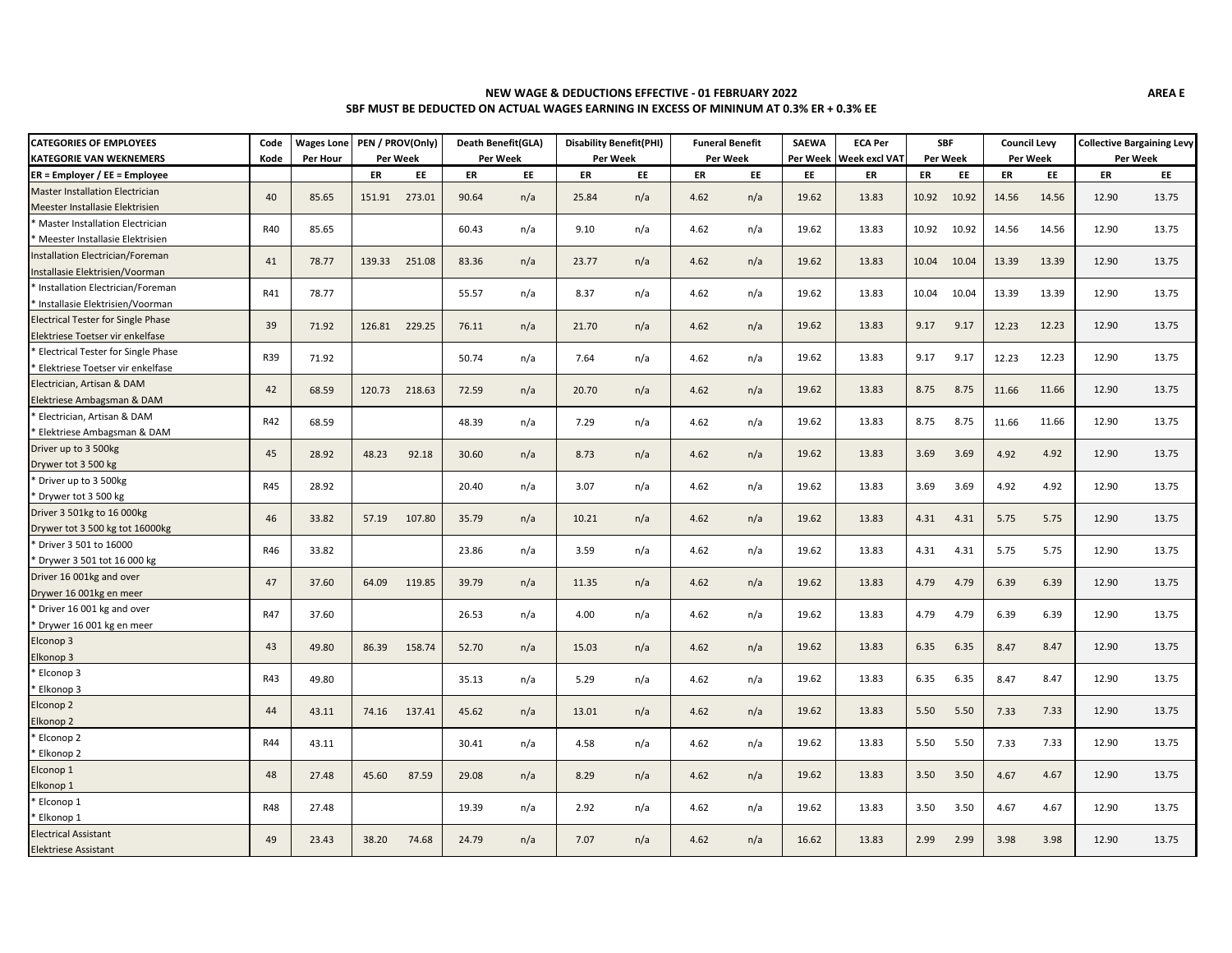| * Electrical Assistant          | R49                                 | 23.43    |          |                                                       | 16.53    | n/a | 2.49                                   | n/a | 4.62     | n/a            | 19.62      | 13.83                    | 2.99                | 2.99     | 3.98     | 3.98                              | 12.90     | 13.75 |
|---------------------------------|-------------------------------------|----------|----------|-------------------------------------------------------|----------|-----|----------------------------------------|-----|----------|----------------|------------|--------------------------|---------------------|----------|----------|-----------------------------------|-----------|-------|
| * Elektriese Assistant          |                                     |          |          |                                                       |          |     |                                        |     |          |                |            |                          |                     |          |          |                                   |           |       |
| **Algemene Assistent            | 95                                  | 23.15    |          | n/a                                                   | n/a      |     |                                        | n/a |          | n/a            | 19.62      | 13.83                    |                     | n/a      | 3.94     | 3.94                              | 12.90     | 13.75 |
| **General Assistant             |                                     |          |          |                                                       |          |     |                                        |     |          |                |            |                          |                     |          |          |                                   |           |       |
|                                 |                                     |          |          |                                                       |          |     |                                        |     |          |                |            |                          |                     |          |          |                                   |           |       |
| <b>CATEGORIES OF EMPLOYEES</b>  | Wages Lone PEN / PROV(Only)<br>Code |          |          | Death Benefit(GLA)<br><b>Disability Benefit (PHI)</b> |          |     | <b>Funeral Benefit</b><br><b>SAEWA</b> |     |          | <b>ECA Per</b> | <b>SBF</b> |                          | <b>Council Levy</b> |          |          | <b>Collective Bargaining Levy</b> |           |       |
| <b>KATEGORIE VAN WEKNEMERS</b>  | Kode                                | Per Hour | Per Week |                                                       | Per Week |     | Per Week                               |     | Per Week |                |            | Per Week   Week excl VAT |                     | Per Week | Per Week |                                   | Per Week  |       |
| $ER =$ Employer / EE = Employee |                                     |          | ER       | EE                                                    | ER       | EE. | ER                                     | EE  | ER       | EE             | EE.        | ER                       | ER                  | EE       | ER       | EE                                | <b>ER</b> | EE    |
| Storeman                        | 93                                  | 27.48    | 45.60    | 87.59                                                 | 29.08    | n/a | 8.29                                   | n/a | 4.62     | n/a            | 19.62      | 13.83                    | 3.50                | 3.50     | 4.67     | 4.67                              | 12.90     | 13.75 |
| Stoorman                        |                                     |          |          |                                                       |          |     |                                        |     |          |                |            |                          |                     |          |          |                                   |           |       |
| *Storeman                       | R93                                 | 27.48    |          |                                                       | 19.39    | n/a | 2.92                                   | n/a | 4.62     | n/a            | 19.62      | 13.83                    | 3.50                | 3.50     | 4.67     | 4.67                              | 12.90     | 13.75 |
| *Stoorman                       |                                     |          |          |                                                       |          |     |                                        |     |          |                |            |                          |                     |          |          |                                   |           |       |
| Apprentice Stage 4              | 54                                  | 48.01    | 83.12    | 153.03                                                | 50.81    | n/a | 14.49                                  | n/a | 4.62     | n/a            | 19.62      | 13.83                    | 6.12                | 6.12     | 8.16     | 8.16                              | 12.90     | 13.75 |
| Vakleerling Stadium 4           |                                     |          |          |                                                       |          |     |                                        |     |          |                |            |                          |                     |          |          |                                   |           |       |
| Apprentice Stage 3              | 53                                  | 34.29    | 58.04    | 109.30                                                | 36.29    | n/a | 10.35                                  | n/a | 4.62     | n/a            | 19.62      | 13.83                    | 4.37                | 4.37     | 5.83     | 5.83                              | 12.90     | 13.75 |
| Vakleerling Stadium 3           |                                     |          |          |                                                       |          |     |                                        |     |          |                |            |                          |                     |          |          |                                   |           |       |
| <b>Apprentice Stage 2</b>       | 52                                  | 30.87    | 51.79    | 98.40                                                 | 32.67    | n/a | 9.32                                   | n/a | 4.62     | n/a            | 19.62      | 13.83                    | 3.94                | 3.94     | 5.25     | 5.25                              | 12.90     | 13.75 |
| Vakleerling Stadium 2           |                                     |          |          |                                                       |          |     |                                        |     |          |                |            |                          |                     |          |          |                                   |           |       |
| Apprentice Stage 1              | 51                                  | 26.04    | 42.97    | 83.00                                                 | 27.56    | n/a | 7.86                                   | n/a | 4.62     | n/a            | 19.62      | 13.83                    | 3.32                | 3.32     | 4.43     | 4.43                              | 12.90     | 13.75 |
| Vakleerling Stadium 1           |                                     |          |          |                                                       |          |     |                                        |     |          |                |            |                          |                     |          |          |                                   |           |       |
| <b>Working ECA Employer</b>     | 63                                  |          |          |                                                       |          |     |                                        |     |          |                |            | 13.83                    |                     |          | 29.12    |                                   |           |       |
| Werkende EAV Werkgewer          |                                     |          |          |                                                       |          |     |                                        |     |          |                |            |                          |                     |          |          |                                   |           |       |
| Non-ECA working Employer        | 64                                  |          |          |                                                       |          |     |                                        |     |          |                |            |                          |                     |          | 29.12    |                                   |           |       |
| Nie-EAV werkende Werkgewer      |                                     |          |          |                                                       |          |     |                                        |     |          |                |            |                          |                     |          |          |                                   |           |       |
| ECA employer with pension       | 66                                  |          | 546.02   |                                                       |          |     |                                        |     |          |                |            | 13.83                    |                     |          | 29.12    |                                   |           |       |
| ECA werkgewer met pensioen      |                                     |          |          |                                                       |          |     |                                        |     |          |                |            |                          |                     |          |          |                                   |           |       |
| Non-ECA employer with pension   | 67                                  |          | 546.02   |                                                       |          |     |                                        |     |          |                |            |                          |                     |          | 29.12    |                                   |           |       |
| NI-EAV werkgewer met pensioen   |                                     |          |          |                                                       |          |     |                                        |     |          |                |            |                          |                     |          |          |                                   |           |       |

**\* RISK BENEFIT ONLY ( FIXED TERM CONTRACTS ) REFLECTING ON LEVY WITH "R" PREFIX** 

#### **AREA 'E' MAGISTERIAL DISTRICTS / DIE LANDDROSDISTRIKTE VAN:**

**"Area E"** means the Magisterial Districts of Barkly West, Bethulie, Boshof, Bothaville, Brandfort, Britstown, Bultfontein, Carnarvon, Clocolan, Colesberg, De Aar, Dewetsdorp, Edenburg, Excelsior, Fauresmith, Ficksburg, Fouriesburg, Frankfort, Fraserburg, Gordonia, Hanover, Hartswater, Heilbron, Herbert, Hoopstad, Jacobsdal, Jagersfontein, Kenhardt, Kimberley (outside a 20 km radius from the General Post Office), Koffiefontein, Koppies, Kudumane, Kuruman, Ladybrand, Lindley, Marquard, Noupoort, Petrusburg, Philippolis, Philipstown, Prieska, Postmasburg, Reddersburg, Reitz, Richmond (Northern Cape), Rouxville, Senekal, Smithfield, Theunissen, Trompsburg, Victoria West, Viljoenskroon, Vrede,

1. Employer pays ECA levies and compulsory for employers who are members of the ECA.

2. Vat is payable on ECA levies only.

3. Please ensure that the correct designation code is entered for each employee on the monthly contribution sheet.

- 4. The minimum council levy is **R80.00** per month per firm.
- 5. Council levy are retained by the Bargaining Council and used towards administration cost.
- 6. \*\*Note that the job description must be adhered to. (**NB**: Maximum period of employment as code 95 is 4 months)